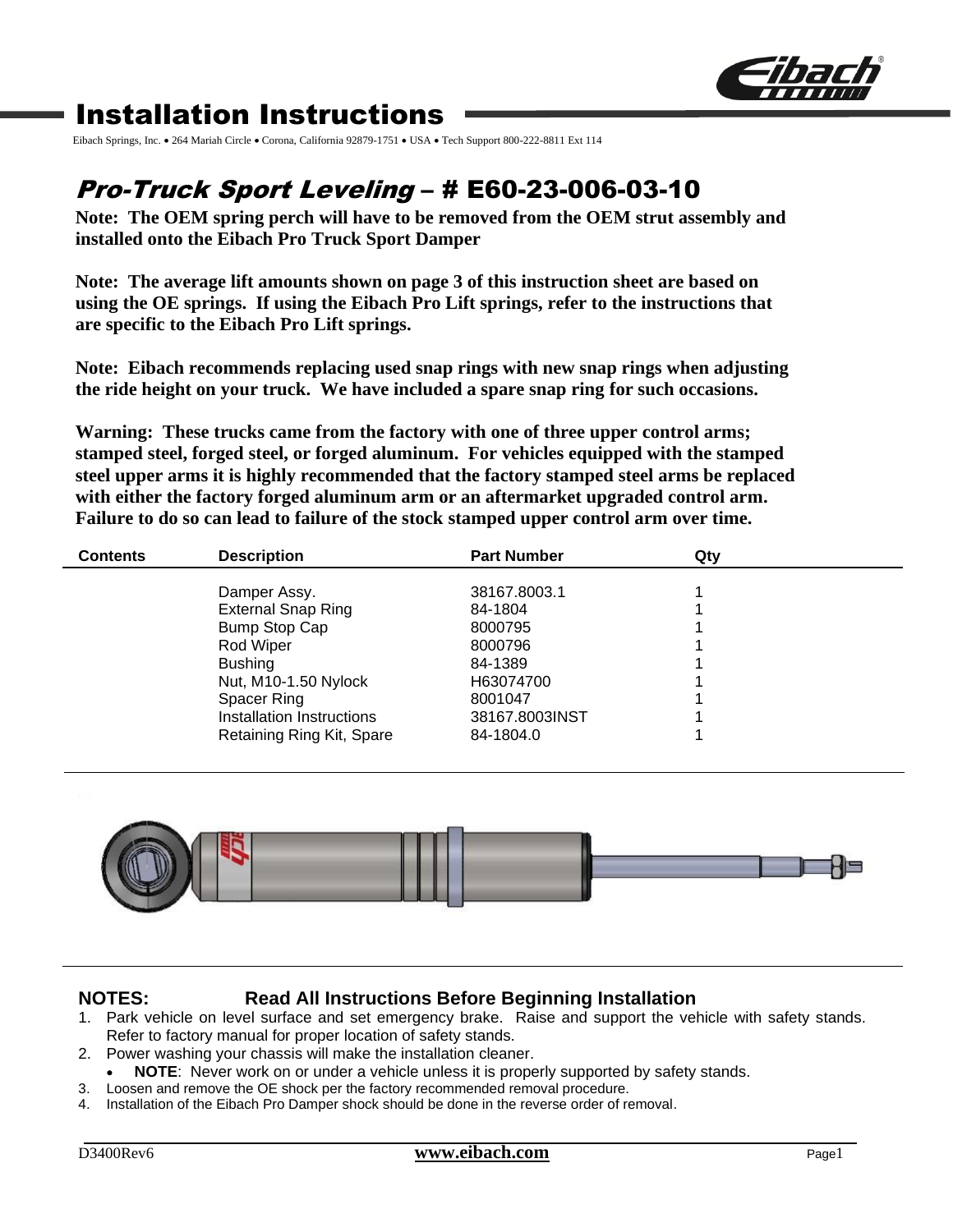

## Shock Instructions and Safety Tips

#### *Installation*

#### **IMPORTANT NOTES:**

- Any time you are working under a vehicle, be sure to use the proper jack stands and tire chocks to prevent any shifting or slipping of the car. Never use a jack only to support the vehicle while changing shocks.
- Inspect shock brackets or mounting points before installation to make sure they are not broken or bent.
- Do not attempt to disassemble these shocks. Return damaged shocks to EIBACH SPRINGS for any necessary service or repairs.

#### **PLEASE READ THESE INSTRUCTIONS ENTIRELY BEFORE BEGINNING**

• Proper installation is a must to realize the maximum performance improvements. Follow these steps carefully.

### **USE THE RIGHT SHOCK FOR YOUR VEHICLE**

- Use EIBACH SPRINGS shocks only for the applications for which they are listed. Each shock is specifically tuned for that vehicle's weight, suspension geometry, and other characteristics.
- Compare original shock mounting style and hardware with your new shocks before starting installation. If original hardware is not reusable, it should be replaced with OEM quality and style hardware.
- Shocks are tuned to vehicle manufacturer's recommendation for tire pressure, not necessarily the max inflation pressure listed on sidewall of tire.

#### **IMPORTANT INSTALLATION NOTES**

- If you are uncertain of proper shock installation procedure, please consult appropriate service manual. Torque all fasteners to vehicle manufacturer's specs. Note: On Post Mount shocks, finger tighten nut to achieve zero clearance between the retaining washers and the bushings, then continue to tighten approximately 5-6 turns to achieve proper pre-load. Bushings should be slightly bulged. Secure with Jam Nut. On some vehicles, nut may bottom out on stud before 5-6 turns, which is proper for those applications.
- OEM mounting hardware may be either standard or metric. Make sure you have the proper tools before starting. Do not interchange hardware. Use new mounting hardware provided with your shocks, and re-use original mounting hardware in all other locations.
- EIBACH SPRINGS shocks have a high-pressure nitrogen gas charge and may come with a restraining strap, which holds the shock in a compressed position. To ease most installations, leave the strap on until you have secured one end of the shock, then cut the strap and quickly guide the other end of the shock into position as it expands. Strap must be cut before some installations, such as when strap goes around post.
- Wire ties are provided to secure the shock boot to the shock body. On some installations (especially where the shock must pass through a hole in the lower control arm), it is necessary to put the wire tie on after the shock is installed.
- After installing shocks and before driving vehicle, check for clearance of exhaust, brake or gas lines, electrical wiring, etc.
- After installation, drive the vehicle cautiously for the first few miles to develop a feel for the improved handling and ride quality. After 10 miles, inspect installation, re-check torque on all fasteners, and verify adequate component clearance.